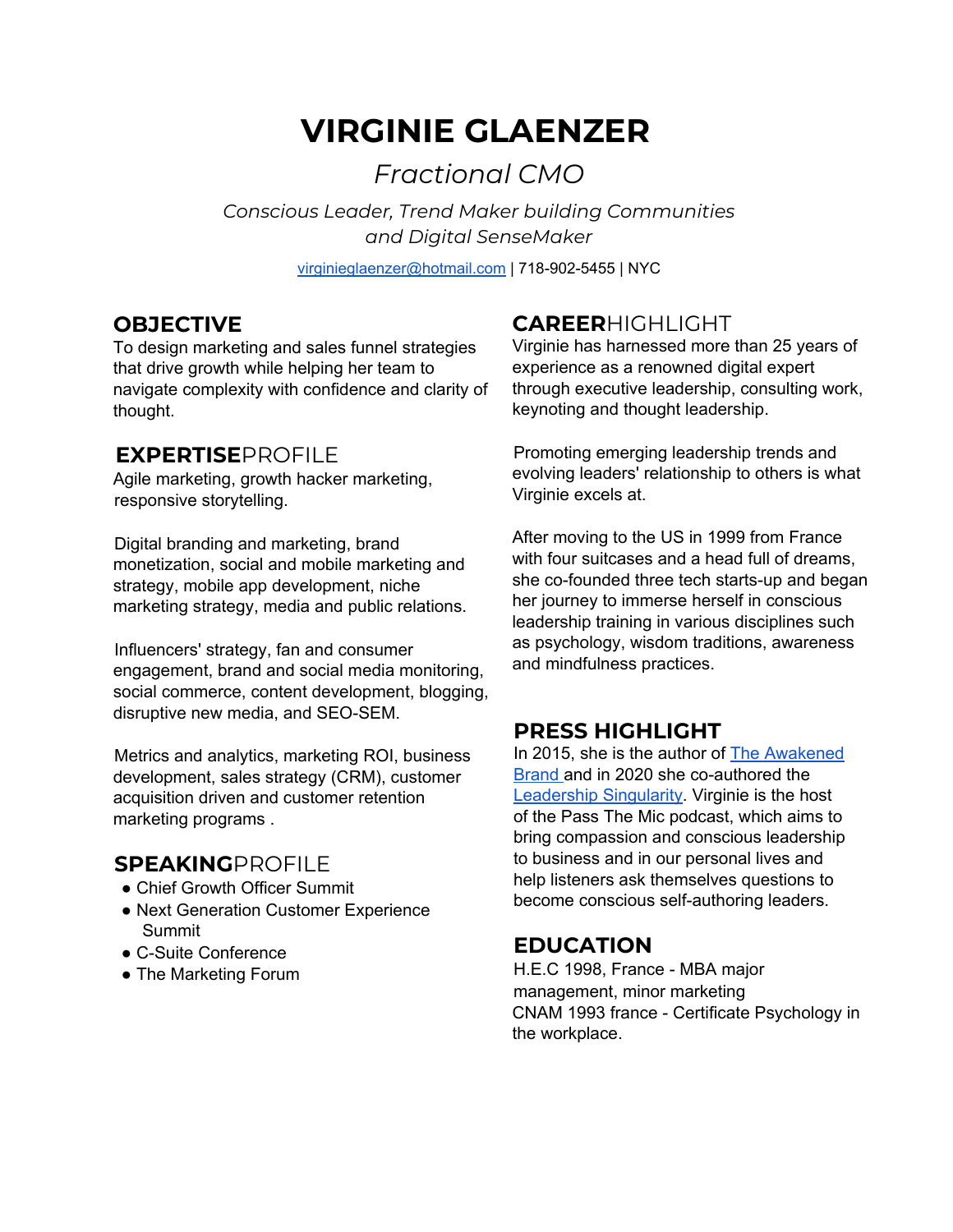### **DIGITAL**EXPERTISE

#### **AREAS**

DEMAND GENERATION BRAND AWARENESS SALES LEADERSHIP

#### **INDUSTRY** SAAS,

ENERGY, RESEARCH, SERVICES, RETAIL, **TECH** 

#### **AUDIENCES**

B to B Fortune 500, 2000 to mid-size, executives suite to non-decision makers. B to C including millennials, baby boomers, Freelancers, students, head of household

#### **PROGRAMS**

Strategy rebranding, PR, social media, community building, content planning. Email, advertising, SEO, events and sponsorships, partnerships and ABM. Closed first customers, build \$10M pipeline, closed \$2M deals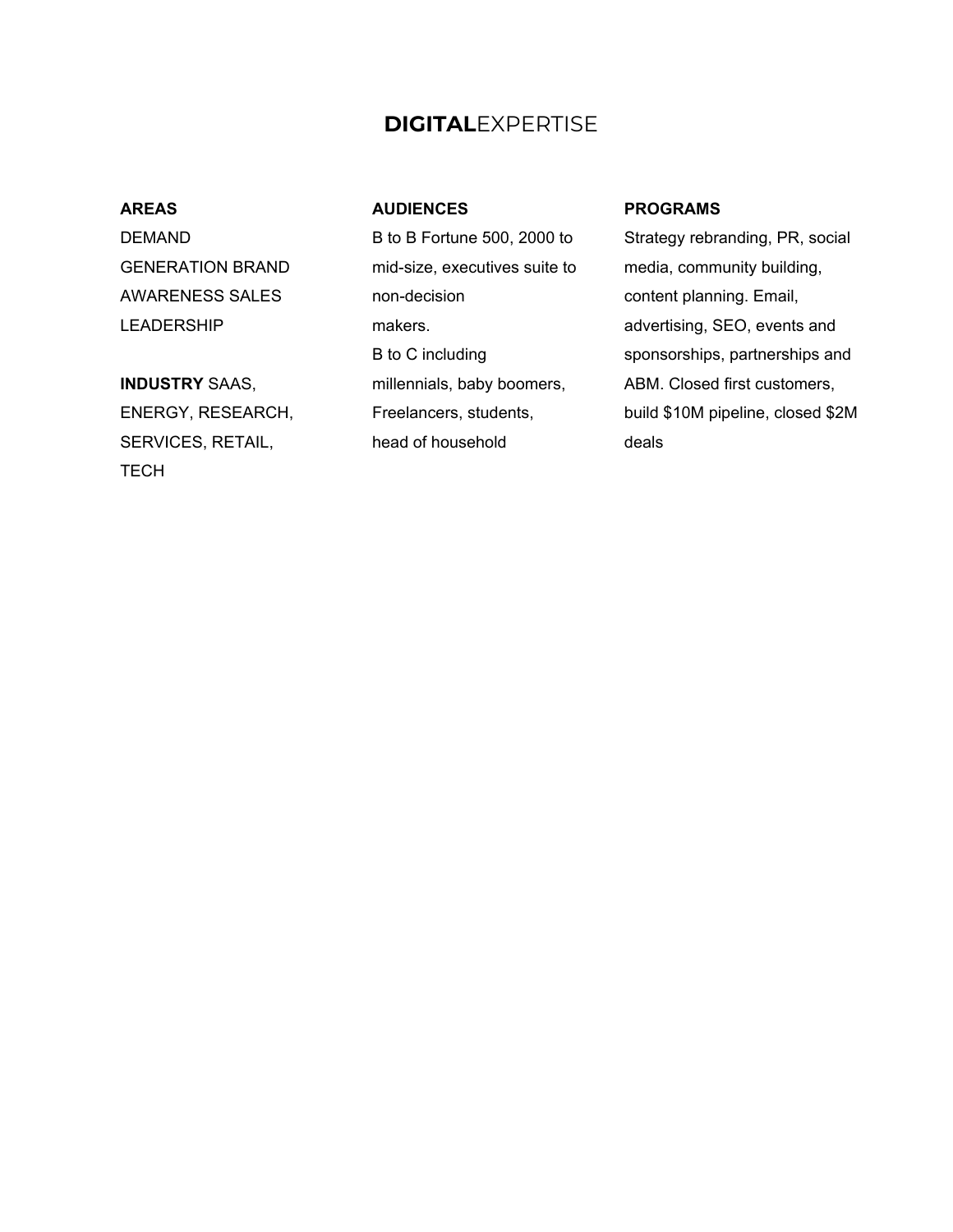# BUSINESS**EXPERIENCE**

# **[AcornOak Agency](http://www.acornoak.net/) Since Dec 2018** *Co-founder, Fractional CMO and Executive Advisor*

AcornOak Agency is an expert strategic advisory team of future-focused, socially responsible women helping organizations and leaders build remarkable brands and seize opportunities for growth while empowering women of experience with a belief that the world is a better place when the feminine and masculine energy on the planet are more in balance.

**Accomplishments:** In charge of designing marketing and sales funnel strategies to drive growth and helping leaders navigate complexity with confidence and clarity of thought.

### **SoHo Places 2017 to 2018** *Founder and VP Operations, Marketing and Customer*

*Experience* Converting vacant retail into on demand coworking community pop-up. **Accomplishments:** built a 1,000 freelancers community, 240% growth MOM, 38% conversion to repeat customers, grew email list to 5,000 contacts.

### **Maru/EDR 2016 to 2017** *Vice-President Operations, Marketing and Customer*

### *Experience*

Leader in voice of the customer program.

**Accomplishments:** Executed the implementation of all digital tactics which included launching a CX leaders Community, UI/UX website redesign, SEO and advertising, grew list to 1,000 executives, Social media, private events, speaking and sponsoring conferences, and worked closely with sales to produce compelling sales collaterals, engage customers and pi

### **Great Eastern Energy 2014 to 2016**

### *Head of Marketing and Customer Experience*

Leading supplier of natural gas, electricity and renewable energy in the Northeast. **Accomplishments:** Transformed GEE from a sales-focused, commodity business to a technology-driven marketing organization with a strong customer-centric culture. Increase by 150% customer acquisition and reduced churn by 45%.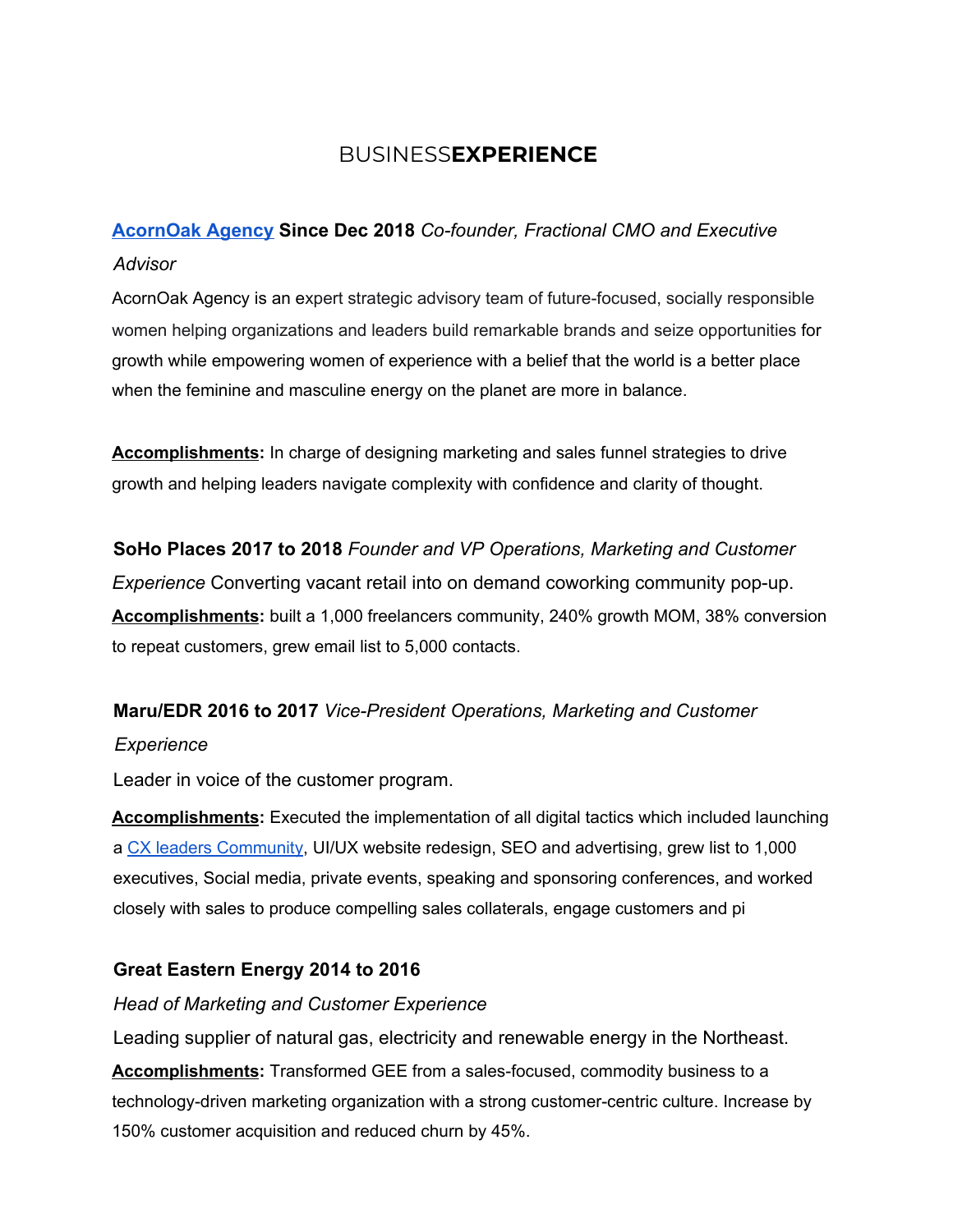### **LiveWorld 2012 to 2014** *Vice-President of Marketing*

Social content marketing technology and service company providing solutions to improve customer relationships, marketing, customer support through social engagement, moderation and insight.

**Accomplishments:** Led the 360 degrees digital and social media marketing strategy and execution to raise company brand awareness and generate sales leads while embracing internal technologies best practices to support the company's growth.

**Archer Mobile 2011 to 2012** *Role: Director of Marketing and Social Media*

Provider of mobile engagement solutions. Acquired

**eCairn 2012 to 2010** *Role: Director of Sales and Marketing*

Key influencers social media technology.

**DeepDyve 2008 to 2009** *Role: Senior Account Executive* Media and peer-reviewed journals content platform.

**Socket Mobile 2007 to 2008** *Role: Senior Business Channel Manager* Leading innovator of data capture and delivery solutions for enhanced productivity **Inventop 2002 to 2006** *Co-founder. 50,000 customers. Company was Acquired.*